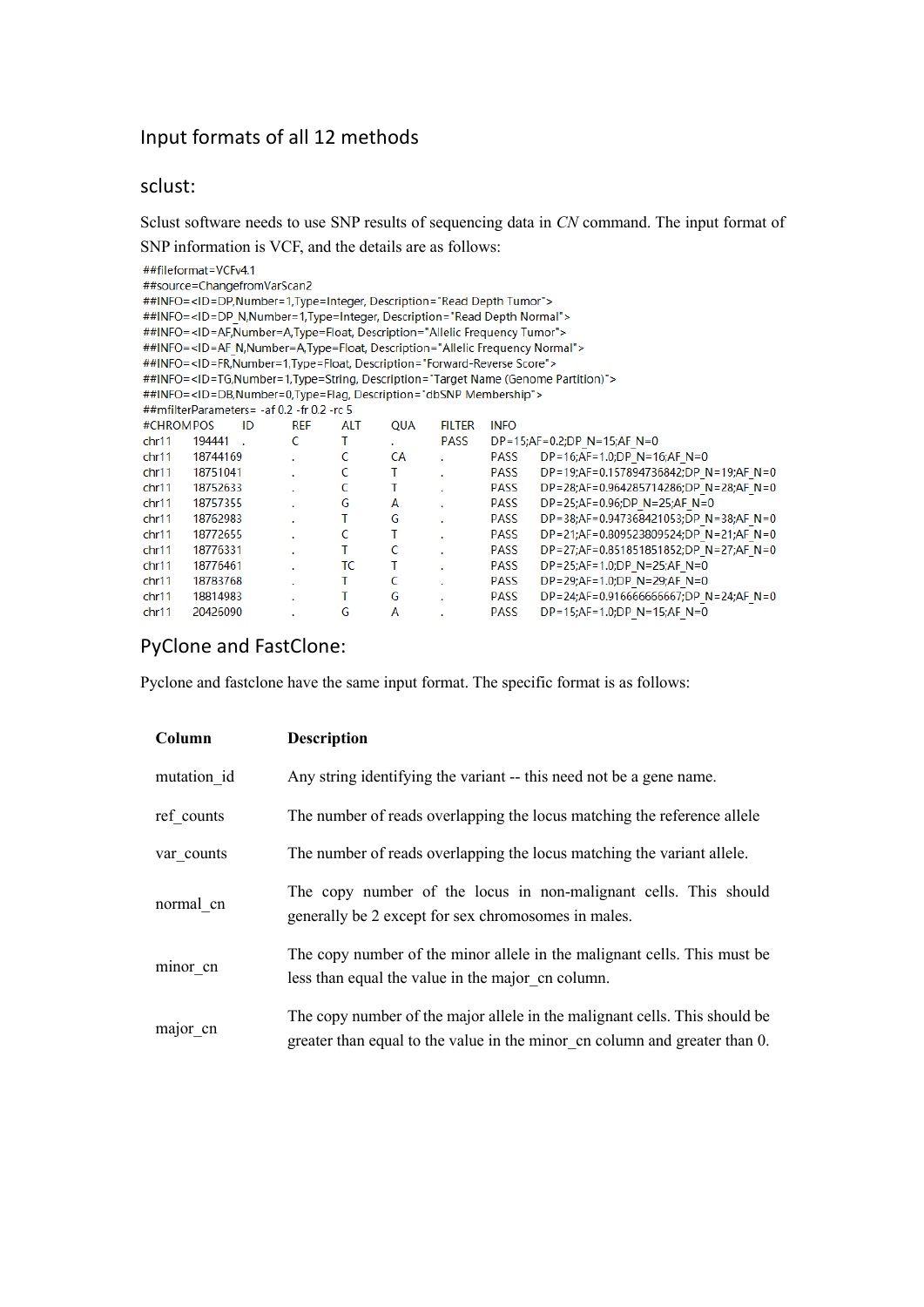# DPClust:

| chr | end | WT.count |    | mut.count      |                   | subclonal.CN   | mutation.copy.number |              | subclonal.fraction | no.chrs.bearing.mut | phase |
|-----|-----|----------|----|----------------|-------------------|----------------|----------------------|--------------|--------------------|---------------------|-------|
| 1   | 1   | 38       | 42 | $\overline{2}$ | 1.05<br>1.05      | $\overline{1}$ | unphased             |              |                    |                     |       |
| 1   | 2   | 44       | 55 | $\overline{2}$ | 1.111111111111111 |                | 1.11111111111111     | $\mathbf{1}$ | unphased           |                     |       |
| 1   | 3   | 50       | 48 | $\overline{2}$ | 0.979591836734694 |                | 0.979591836734694    | 1            | unphased           |                     |       |
| 1   | 4   | 51       | 52 | $\overline{2}$ | 1.00970873786408  |                | 1.00970873786408     | 1            | unphased           |                     |       |
| 1   | 5   | 40       | 46 | $\overline{2}$ | 1.06976744186047  |                | 1.06976744186047     | 1            | unphased           |                     |       |
| 1   | 6   | 69       | 45 | $\overline{2}$ | 0.789473684210526 |                | 0.789473684210526    | 1            | unphased           |                     |       |
| 1   | 7   | 42       | 64 | $\overline{2}$ | 1.20754716981132  |                | 1.20754716981132     | 1            | unphased           |                     |       |
| 1   | 8   | 42       | 57 | $\overline{2}$ | 1.15151515151515  |                | 1.15151515151515     | 1            | unphased           |                     |       |
| 1   | 9   | 53       | 48 | $\overline{2}$ | 0.95049504950495  |                | 0.95049504950495     | 1            | unphased           |                     |       |
| 1   | 10  | 56       | 47 | 2              | 0.912621359223301 |                | 0.912621359223301    | 1            | unphased           |                     |       |
| 1   | 11  | 36       | 56 | $\overline{2}$ | 1.21739130434783  |                | 1.21739130434783     | 1            | unphased           |                     |       |
| 1   | 12  | 50       | 44 | $\overline{2}$ | 0.936170212765957 |                | 0.936170212765957    | $\mathbf{1}$ | unphased           |                     |       |
| 1   | 13  | 45       | 38 | $\overline{2}$ | 0.91566265060241  |                | 0.91566265060241     | $\mathbf{1}$ | unphased           |                     |       |
| 1   | 14  | 44       | 64 | $\overline{2}$ | 1.18518518518519  |                | 1.18518518518519     | 1            | unphased           |                     |       |
| 1   | 15  | 54       | 53 | $\overline{2}$ | 0.990654205607477 |                | 0.990654205607477    | 1            | unphased           |                     |       |
| 1   | 16  | 57       | 50 | $\overline{2}$ | 0.934579439252336 |                | 0.934579439252336    | $\mathbf{1}$ | unphased           |                     |       |
| 1   | 17  | 43       | 46 | $\overline{2}$ | 1.03370786516854  |                | 1.03370786516854     | 1            | unphased           |                     |       |
| 1   | 18  | 43       | 47 | $\overline{2}$ | 1.04444444444444  |                | 1.04444444444444     | 1            | unphased           |                     |       |
| 1   | 19  | 54       | 46 | 2              | 0.92<br>0.92      | 1              | unphased             |              |                    |                     |       |

The detailed meaning of each column in the input file is as follows:

| Column               | <b>Description</b>                                                                     |
|----------------------|----------------------------------------------------------------------------------------|
| chr                  | Chromosome on which the mutation occurred                                              |
| end                  | Position at which the mutation occurred                                                |
| WT.count             | The number of sequencing reads supporting the reference allele                         |
| mut.count            | The number of sequencing reads supporting the mutation allele                          |
| subclonal.CN         | The total copy number at the location of the mutation                                  |
| mutation.copy.number | The raw estimate of the average number of chromosome copies that<br>carry the mutation |
| subclonal fraction   | The estimate of the fraction of tumour cells (CCF) that carry the<br>mutation          |
| no.chrs.bearing.mut  | The mutation's multiplicity estimate                                                   |

# phyloWGs:

| id             |                 | a  | d   | mu r  |      |
|----------------|-----------------|----|-----|-------|------|
|                | gene            |    |     |       | mu v |
| s0             | S <sub>0</sub>  | 71 | 106 | 0.999 | 0.5  |
| s1             | S1              | 83 | 112 | 0.999 | 0.5  |
| s <sub>2</sub> | S2              | 66 | 91  | 0.999 | 0.5  |
| s3             | S3              | 72 | 90  | 0.999 | 0.5  |
| s4             | S4              | 67 | 87  | 0.999 | 0.5  |
| s5             | S5              | 80 | 100 | 0.999 | 0.5  |
| s6             | S6              | 78 | 99  | 0.999 | 0.5  |
| s7             | S7              | 93 | 113 | 0.999 | 0.5  |
| s8             | S8              | 65 | 88  | 0.999 | 0.5  |
| s9             | S9              | 83 | 103 | 0.999 | 0.5  |
| s10            | S <sub>10</sub> | 77 | 105 | 0.999 | 0.5  |
| s11            | S <sub>11</sub> | 87 | 106 | 0.999 | 0.5  |
| s12            | S12             | 85 | 112 | 0.999 | 0.5  |
|                |                 |    |     |       |      |

The detailed meaning of each column in the input file is as follows: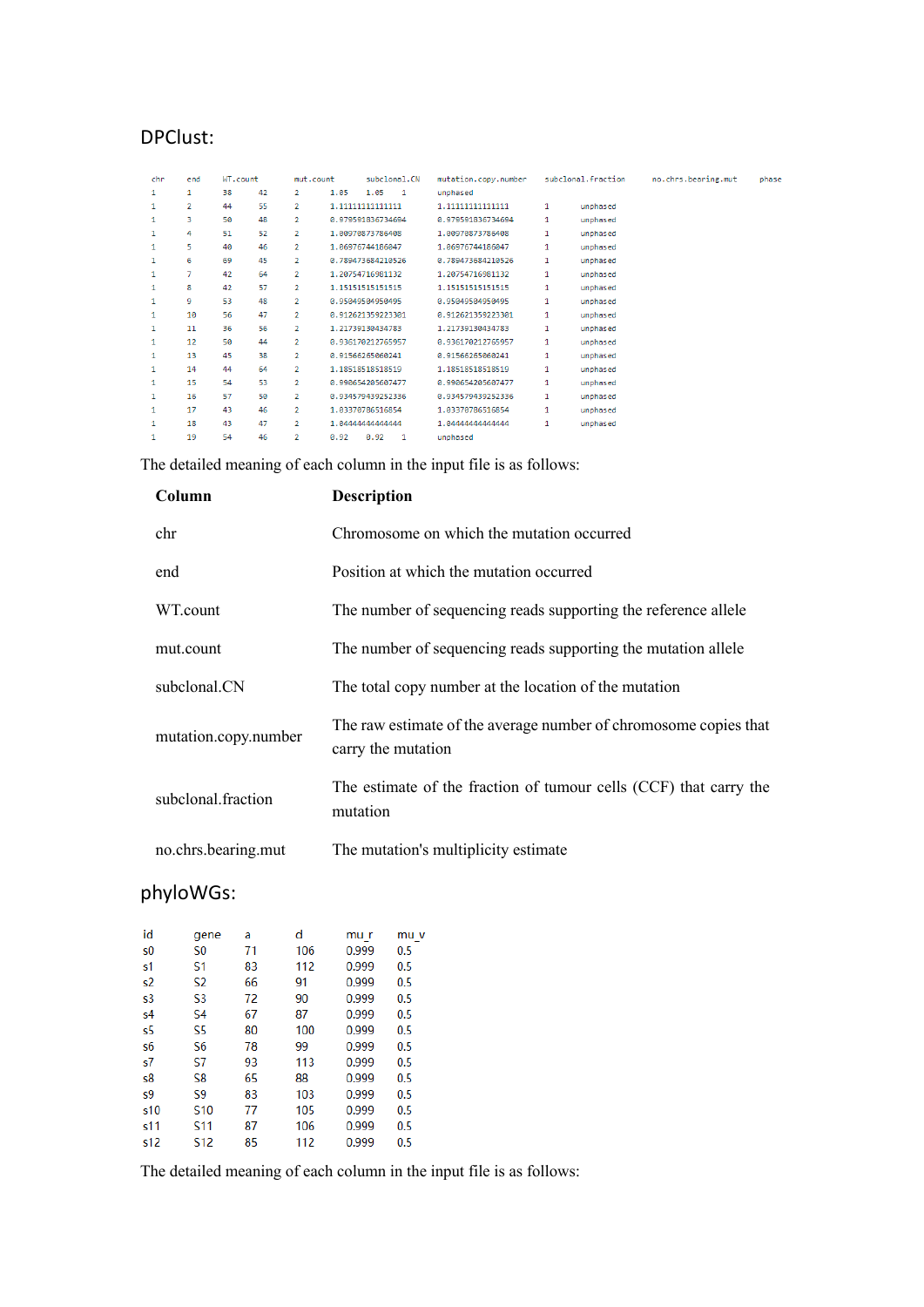## **Column Description**

| id   | Identifier for each SSM. Identifiers must start at s0 and increment, so the first data<br>row will have s0, the second row s1, and so forth. |
|------|----------------------------------------------------------------------------------------------------------------------------------------------|
| gene | Any string identifying the variant -- this need not be a gene name.                                                                          |
| a    | Number of reference-allele reads at the variant locus.                                                                                       |
| d    | Total number of reads at the variant locus.                                                                                                  |
| mu r | Fraction of expected reference allele sampling from the <b>reference</b> population                                                          |
| mu v | Fraction of expected reference allele sampling from variant population                                                                       |

## sciClone:

Sciclone has two input files that record CNV and SNP information respectively. The file format for recording **CNV** information is as follows:

| Column       | <b>Description</b>                                 |
|--------------|----------------------------------------------------|
| chr          | Chromosome on which the mutation occurred          |
| start        | Starting position of copy number variation segment |
| stop         | Endding position of copy number variation segment  |
| segment mean | The absolute copy number of the segment            |

The file format for recording **SNP** information is as follows:

| Column    | <b>Description</b>                                         |
|-----------|------------------------------------------------------------|
| chr       | Chromosome on which the mutation occurred                  |
| pos       | The position of SNP                                        |
| ref reads | Read depth of reference-allele reads at the variant locus. |
| var reads | Read depth of variant-allele reads at the variant locus.   |
| vaf       | Variant Allele Frequency                                   |

## Svclone

| Column           | <b>Description</b>                              |
|------------------|-------------------------------------------------|
| Chr1             | Chromosome in which structural variation occurs |
| Pos <sub>1</sub> | Location of structural variation                |
| Chr2             | Chromosome in which structural variation occurs |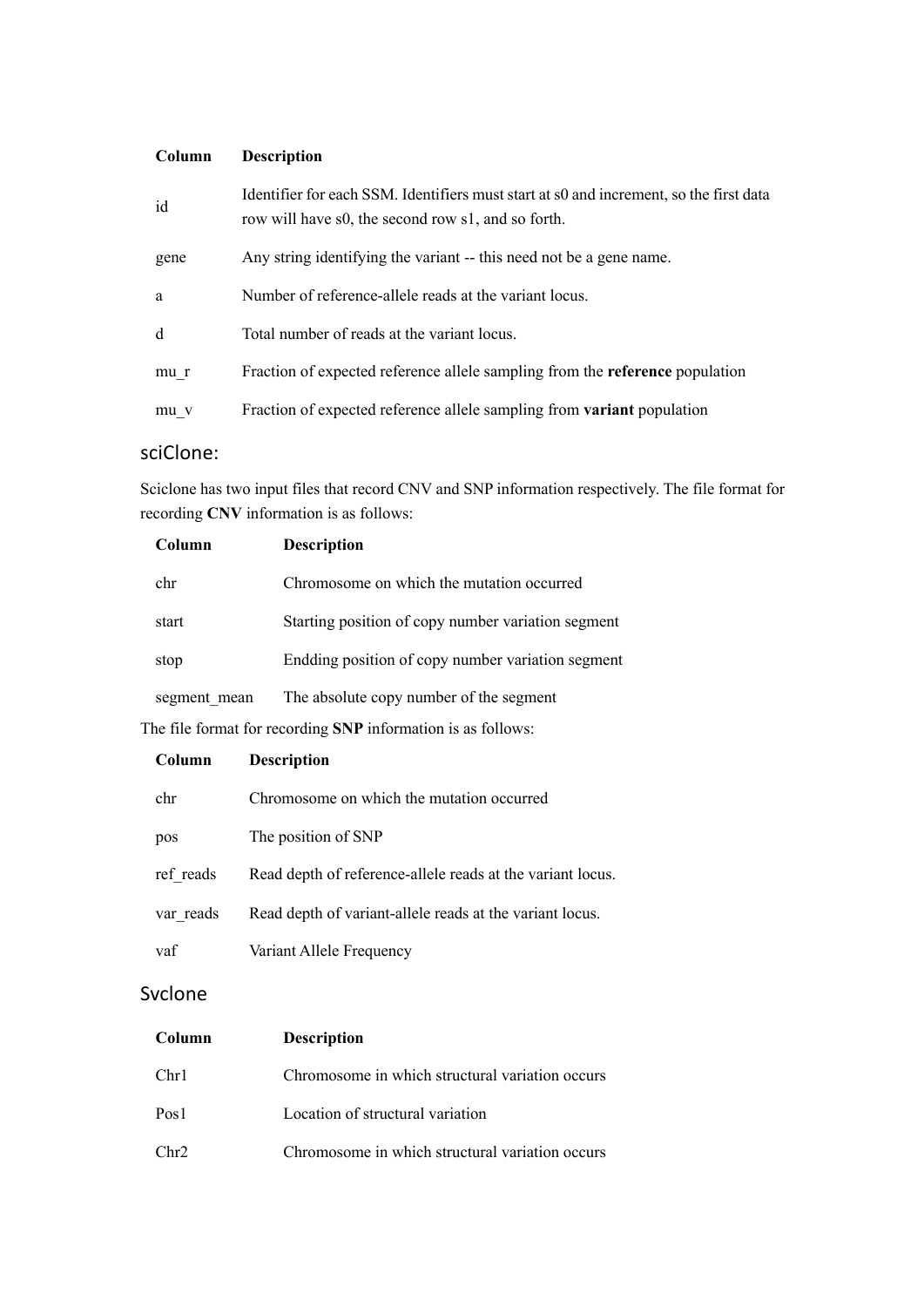#### **Column Description**

Pos2 Location of structural variation

### CLIP

CLiP has three input files that record CNV, SNP and purity information respectively. The file format for recording **CNV** information is as follows:

| Column           | <b>Description</b>                                                                                                                              |
|------------------|-------------------------------------------------------------------------------------------------------------------------------------------------|
| chr              | Chromosome on which the mutation occurred                                                                                                       |
| start            | the start position of the CNA segment on the corresponding chromosome.                                                                          |
| end              | the end position of the CNA segment on the corresponding chromosome                                                                             |
| major cn         | The copy number of the major allele in tumor cells. This should be greater than<br>equal to the value in the minor cn column and greater than 0 |
| minor cn         | The copy number of the minor allele. This must be less than equal the value in<br>the major cn column.                                          |
| total cn         | The sum of major cn and minor cn.                                                                                                               |
|                  | The file format for recording SNP information is as follows:                                                                                    |
| Column           | <b>Description</b>                                                                                                                              |
| chromosome index | The chromosomal location of the SNV.                                                                                                            |
| position         | the single-nucleotide position of the SNV on the corresponding<br>chromosome.                                                                   |

| ref count | The number of reads covering the locus and containing the reference |
|-----------|---------------------------------------------------------------------|
|           | allele                                                              |

alt\_count The number of reads covering the locus and containing the alternative allele

The file format for recording P**urity** information is as follows:

#### **Column Description**

Number Decimal representing tumor purity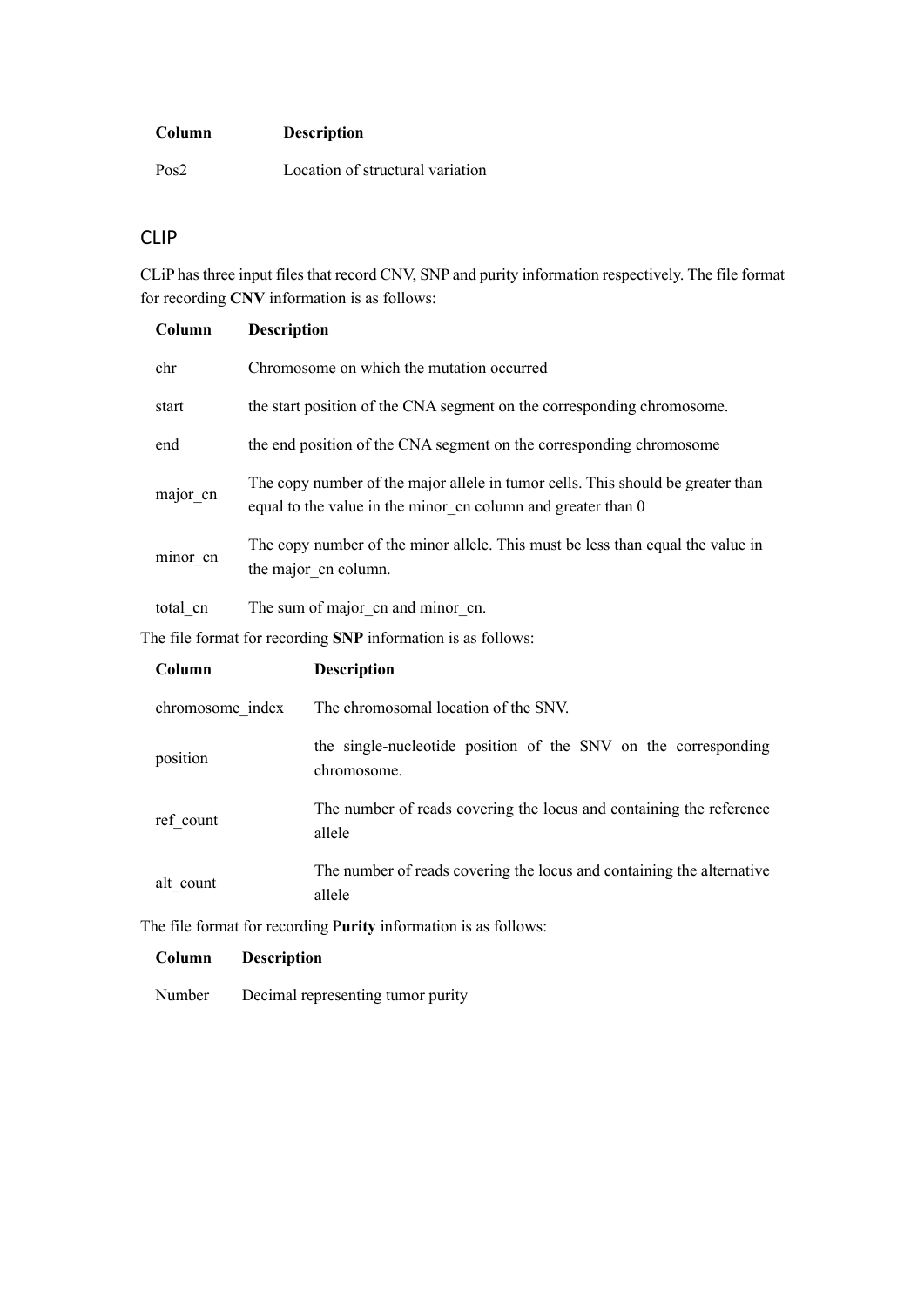# **TrAp**

DATATYPE FIXED 0.0000001 SIGNAL WT 1. SIGNAL A<sub>2</sub> .6 SIGNAL A<sub>3</sub> .4 SIGNAL A<sub>4</sub> .35 SIGNAL A<sub>5</sub> .3 SIGNAL A<sub>6</sub> .1

#### **Column Description**

name unique identifier of the genomic aberration

value cellular frequency of the genomic aberration

### CloneFinder

| SNVID          | Wild | Mut | R2:ref | R2:alt | R3:ref | R3:alt | R4:ref | R4:alt | R6:ref | R6:alt | R1:ref | R1:alt | R5:ref | R5:alt | R7:ref | R7:alt |
|----------------|------|-----|--------|--------|--------|--------|--------|--------|--------|--------|--------|--------|--------|--------|--------|--------|
| S1             | т    | A   | 70     | 30     | 70     | 30     | 50     | 50     | 50     | 50     | 70     | 30     | 70     | 30     | 60     | 40     |
| <b>S2</b>      | c    | Α   | 70     | 30     | 70     | 30     | 50     | 50     | 50     | 50     | 70     | 30     | 70     | 30     | 60     | 40     |
| S3             | А    | т   | 70     | 30     | 70     | 30     | 50     | 50     | 50     | 50     | 70     | 30     | 70     | 30     | 60     | 40     |
| S <sub>4</sub> | А    | т   | 70     | 30     | 70     | 30     | 50     | 50     | 50     | 50     | 70     | 30     | 70     | 30     | 60     | 40     |
| S5             | c    | т   | 70     | 30     | 70     | 30     | 50     | 50     | 50     | 50     | 70     | 30     | 70     | 30     | 60     | 40     |
| S6             | т    | c   | 70     | 30     | 70     | 30     | 50     | 50     | 50     | 50     | 70     | 30     | 70     | 30     | 60     | 40     |
| <b>S7</b>      | А    | G   | 70     | 30     | 70     | 30     | 50     | 50     | 50     | 50     | 70     | 30     | 70     | 30     | 60     | 40     |
| S8             | c    | т   | 70     | 30     | 70     | 30     | 50     | 50     | 50     | 50     | 70     | 30     | 70     | 30     | 60     | 40     |
| S9             | т    | G   | 100    | 0      | 100    | 0      | 100    | 0      | 70     | 30     | 100    | ø      | 100    | 0      | 100    | ø      |
| <b>S10</b>     | А    | G   | 100    | ø      | 100    | ø      | 100    | 0      | 70     | 30     | 100    | ø      | 100    | 0      | 100    | ø      |
| <b>S11</b>     | А    | c   | 100    | 0      | 100    | ø      | 100    | ø      | 70     | 30     | 100    | ø      | 100    | ø      | 100    | ø      |
| <b>S12</b>     | т    | А   | 100    | ø      | 100    | ø      | 100    | 0      | 70     | 30     | 100    | ø      | 100    | 0      | 100    | ø      |
| <b>S13</b>     | c    | G   | 100    | 0      | 100    | ø      | 100    | 0      | 70     | 30     | 100    | ø      | 100    | ø      | 100    | ø      |
| <b>S14</b>     | c    | т   | 100    | 0      | 100    | ø      | 100    | 0      | 70     | 30     | 100    | ø      | 100    | 0      | 100    | ø      |
| <b>S15</b>     | А    | G   | 100    | 0      | 100    | ø      | 100    | 0      | 70     | 30     | 100    | 0      | 100    | 0      | 100    | 0      |
| <b>S16</b>     | c    | А   | 100    | ø      | 100    | ø      | 100    | 0      | 70     | 30     | 100    | ø      | 100    | ø      | 100    | ø      |
| <b>S17</b>     | c    | т   | 70     | 30     | 70     | 30     | 50     | 50     | 95     | 5.     | 70     | 30     | 70     | 30     | 60     | 40     |
| <b>S18</b>     | т    | G   | 70     | 30     | 70     | 30     | 50     | 50     | 95     | 5.     | 70     | 30     | 70     | 30     | 60     | 40     |
| <b>S19</b>     | G    | А   | 70     | 30     | 70     | 30     | 50     | 50     | 95     | 5      | 70     | 30     | 70     | 30     | 60     | 40     |
|                |      |     |        |        |        |        |        |        |        |        |        |        |        |        |        |        |

#### **Column Description**

"XX:ref" Reference read count for the sample, XX"

"XX:alt" Variant read count for the sample, XX

# PhylogicNDT

| Column            | <b>Description</b>                                                        |
|-------------------|---------------------------------------------------------------------------|
| Hugo Symbol       | Gene name                                                                 |
| Chromosome        | The chromosomal location of the Variant                                   |
| Start position    | the start position of the SNP segment on the corresponding<br>chromosome. |
| Reference Allele  | Base type of reference gene                                               |
| Tumor Seq Allele2 | Base type after mutation                                                  |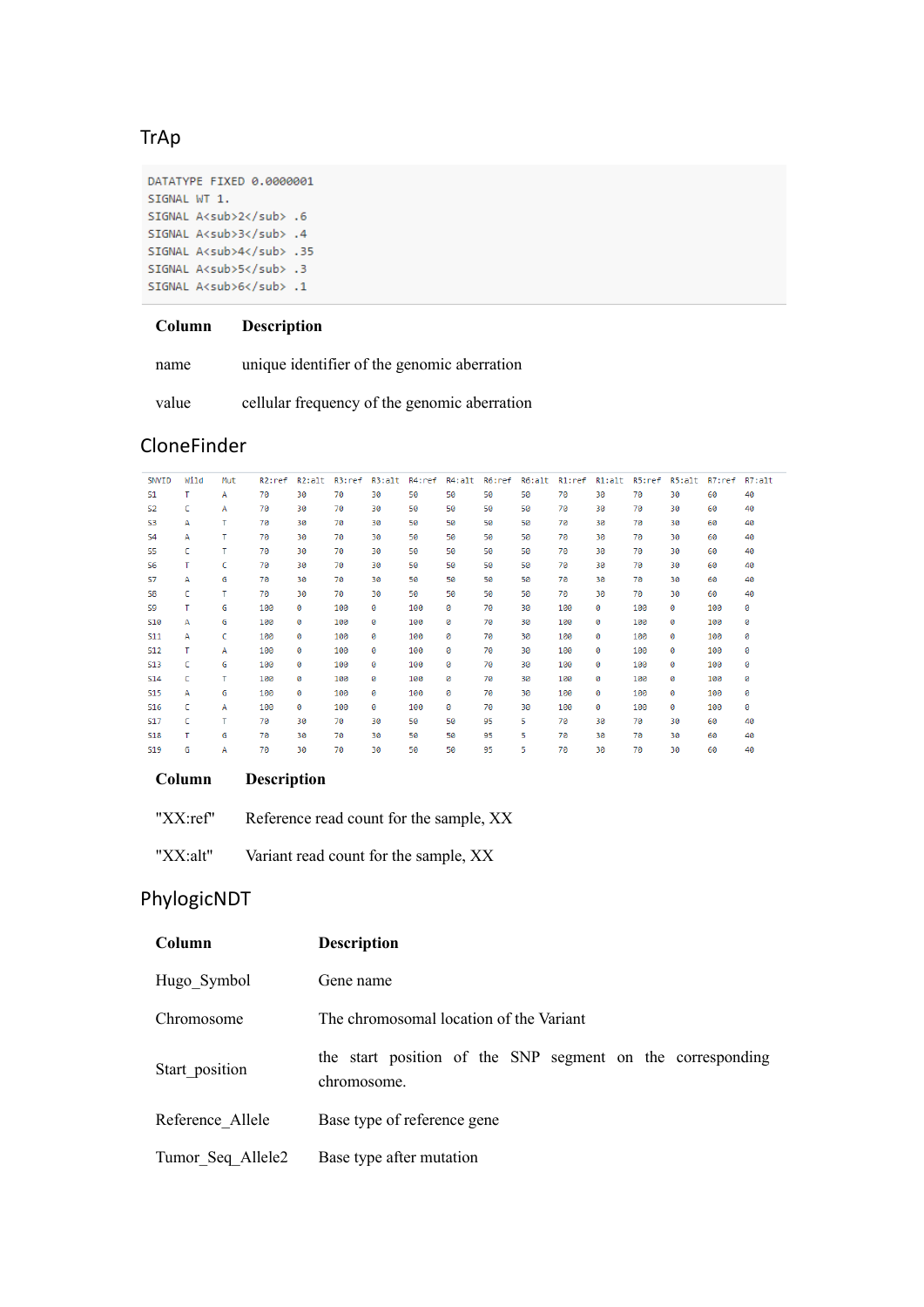| Column      | <b>Description</b>                                                              |
|-------------|---------------------------------------------------------------------------------|
| t ref count | The number of reads covering the locus and containing the reference<br>allele   |
| t alt count | The number of reads covering the locus and containing the alternative<br>allele |

## Convert mutect output file to sclust input file

## For single sample

```
import warnings
import pandas as pd
import sys, getopt
warnings.simplefilter("ignore")
def main(argv):
     inputfile = " outputfile = ''
      try:
           opts, args = getopt.getopt(argv,"hi:o:",["ifile=","ofile="])
      except getopt.GetoptError:
          print('test.py -i <inputfile> -o <outputfile>')
           sys.exit(2)
      for opt, arg in opts:
          if opt == '-h':
                print('test.py -i \leqinputfile\geq -o \leqoutputfile\geq')
                 sys.exit()
           elif opt in ("-i", "--ifile"):
                inputfile = arg elif opt in ("-o", "--ofile"):
                outputfile = arg return inputfile,outputfile
def Write_File(LIST,filename):
     output = open(filename, "w") for i in range(len(LIST)):
           output.write(LIST[i] + '\n')
def Add File(LIST, filename):
     \#output = open(filename, "a")
     LIST.to csv(filename,mode='a',index=0,header=0,sep='\t')
def getfile To sclust(path):
     f = \text{open}(\text{path}, 'r') df = pd.read_csv(f,sep='\t',header=None,comment='#')
```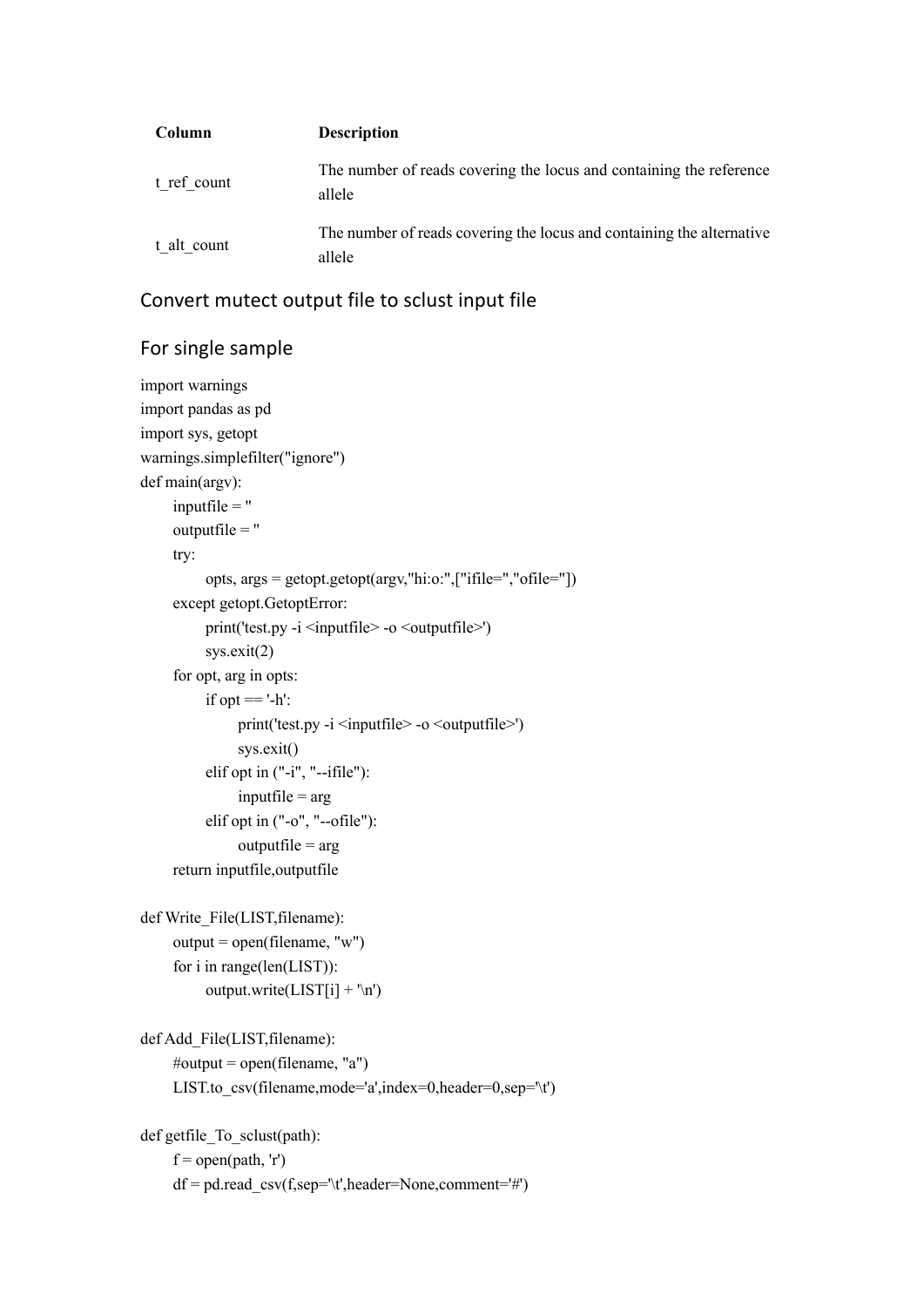```
 print("read end")
     df.columns=['CHROM','POS','ID','REF','ALT','QUAL','FILTER','INFO','FORMAT','TUMOR']
     CHR=['chr1','chr2','chr3','chr4','chr5','chr6','chr7',
'chr8','chr9','chr10','chr11','chr12','chr13','chr14','chr15','chr16',
             'chr17','chr18','chr19','chr20','chr21','chr22','chrX','chrY']
    print("total list :" + str(df.shape[0]))
    df = df df' CHROM'].isin(CHR)]
    df = df[df<sup>'</sup>FILTER']=='PASS']
    print("total list :" + str(df.shape[0]))
    #df_NOMAL= df['NORMAL'].str.split(":",expand=True)
    df TUMOR = df[TUMOR']. str.split("::", expand=True) # Format: GT:AD:AF:DP:F1R2:F2R1:SB
    #df_NOMAL.columns=['GT','AD','AF','DP','F1R2','F2R1','SB']
     print(df_TUMOR)
     df_TUMOR.columns=['GT','AD','AF','DP','F1R2','F2R1','PGT','PID','PS','SB']
    df_TUMOR['VAF'] = df_TUMOR['AF']
    #df_NOMAL['VAF'] = df_NOMAL['AF']
     df = df[['CHROM','POS','ID','REF','ALT','QUAL','FILTER']]
    df_TUMOR['DP'] = df_TUMOR['DP'].astype(int)
    df_TUMOR['RD'] = df_TUMOR['AD'].str.split(",").str[0]
    df_TUMOR['AD'] = df_TUMOR['AD'].str.split(",").str[1]
    df_TUMOR['RD'] = df_TUMOR['RD'].astype(int)
    df_TUMOR['AD'] = df_TUMOR['AD'].astype(int)
    #df_NOMAL['DP'] = df_NOMAL['DP'].astype(int)
    #df_NOMAL['RD'] = df_NOMAL['AD'].str.split(",").str[0]
    #df_NOMAL['AD'] = df_NOMAL['AD'].str.split(",").str[1]
    answer = pd.DataFrame()answer['DP_c'] = df_TUMOR['RD']+df_TUMOR['AD']
    answer['AF_c'] = df_TUMOR['AD']/answer['DP_c']
    answer['DP_n'] = df_TUMOR['RD']+df_TUMOR['AD']
    answer['AF_n'] = 0 #设置为 2%
    \#answer['DP_n'] = df NOMAL['RD'] + df NOMAL['AD']#answer['AF_n'] = df_NOMAL['AD']/answer['DP_n']
    df = df.join(answer)
    message = df[(df['DP_c']>14) & (df['AF_c']>0.1) ]
     message[['DP_c', 'AF_c', 'DP_n', 'AF_n']] = message[['DP_c', 'AF_c', 'DP_n', 
'AF_n']].astype(str)
    message['INFO'] = str('DP=') + message['DP_c'] + str(';AF=') + message['AF_c'] +
str(';DP N=') + message['DP_n'] + str(';AF_N=') + message['AF_n']
     message = message[['CHROM', 'POS', 'ID', 'REF', 'ALT', 'QUAL', 'FILTER', 'INFO']]
     return message
def head():
    head = \lceil'##fileformat=VCFv4.1',
```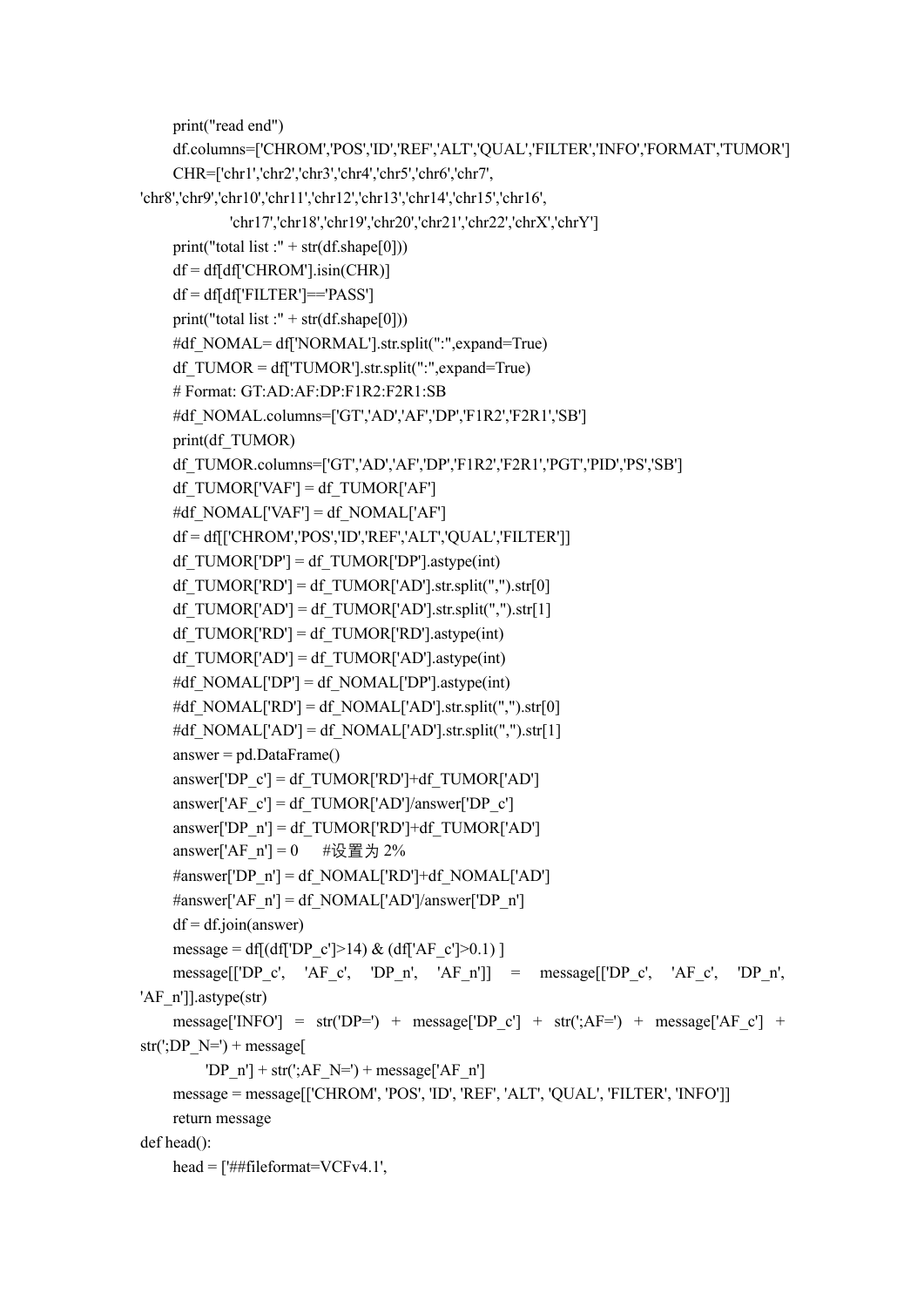|                               | '##source=ChangefromVarScan2',                                                                                                                                |  |  |
|-------------------------------|---------------------------------------------------------------------------------------------------------------------------------------------------------------|--|--|
|                               | '##INFO= <id=dp,number=1,type=integer, description="Read Depth Tumor">',</id=dp,number=1,type=integer,>                                                       |  |  |
|                               | '##INFO= <id=dp description="Read&lt;br&gt;Depth&lt;/td&gt;&lt;/tr&gt;&lt;tr&gt;&lt;td&gt;Normal" n,="" number="1," type="Integer,">',</id=dp>                |  |  |
|                               | '##INFO= <id=af,number=a,type=float, description="Allelic&lt;br&gt;Frequency&lt;/td&gt;&lt;/tr&gt;&lt;tr&gt;&lt;td&gt;Tumor">',</id=af,number=a,type=float,>  |  |  |
|                               | '##INFO= <id=af description="Allelic&lt;br&gt;Frequency&lt;/td&gt;&lt;/tr&gt;&lt;tr&gt;&lt;td&gt;Normal" n,="" number="A," type="Float,">',</id=af>           |  |  |
|                               | '##INFO= <id=fr,number=1,type=float,<br>Description="Forward-Reverse</id=fr,number=1,type=float,<br>                                                          |  |  |
| Score" $>$ ',                 |                                                                                                                                                               |  |  |
|                               | '##INFO= <id=tg,number=1,type=string, description="Target Name (Genome)&lt;/td&gt;&lt;/tr&gt;&lt;tr&gt;&lt;td&gt;Partition)">',</id=tg,number=1,type=string,> |  |  |
|                               | '##INFO= <id=db,number=0,type=flag, description="dbSNP Membership">',</id=db,number=0,type=flag,>                                                             |  |  |
|                               | '##mfilterParameters= -af $0.2$ -fr $0.2$ -rc 5',                                                                                                             |  |  |
|                               | '#CHROM\tPOS\tID\tREF\tALT\tQUA\tFILTER\tINFO']                                                                                                               |  |  |
| return head                   |                                                                                                                                                               |  |  |
|                               | inputfile, outputfile=main(sys.argv[1:])                                                                                                                      |  |  |
|                               | $message = getfile To sclust(inputfile))$                                                                                                                     |  |  |
| #print(message)               |                                                                                                                                                               |  |  |
|                               | Write File(head(), outputfile)                                                                                                                                |  |  |
| Add File(message, outputfile) |                                                                                                                                                               |  |  |
|                               |                                                                                                                                                               |  |  |

# For Comparison sample and variation sample

```
import warnings
import pandas as pd
import sys, getopt
warnings.simplefilter("ignore")
def main(argv):
      inputfile = ''
      outputfile = ''
      try:
           opts, args = getopt.getopt(argv,"hi:o:",["ifile=","ofile="])
      except getopt.GetoptError:
          print('test.py -i <inputfile> -o <outputfile>')
           sys.exit(2)
      for opt, arg in opts:
          if opt == '-h':
                print('test.py -i <inputfile> -o <outputfile>')
                 sys.exit()
           elif opt in ("-i", "--ifile"):
                inputfile = arg elif opt in ("-o", "--ofile"):
                outputfile = arg
      return inputfile,outputfile
```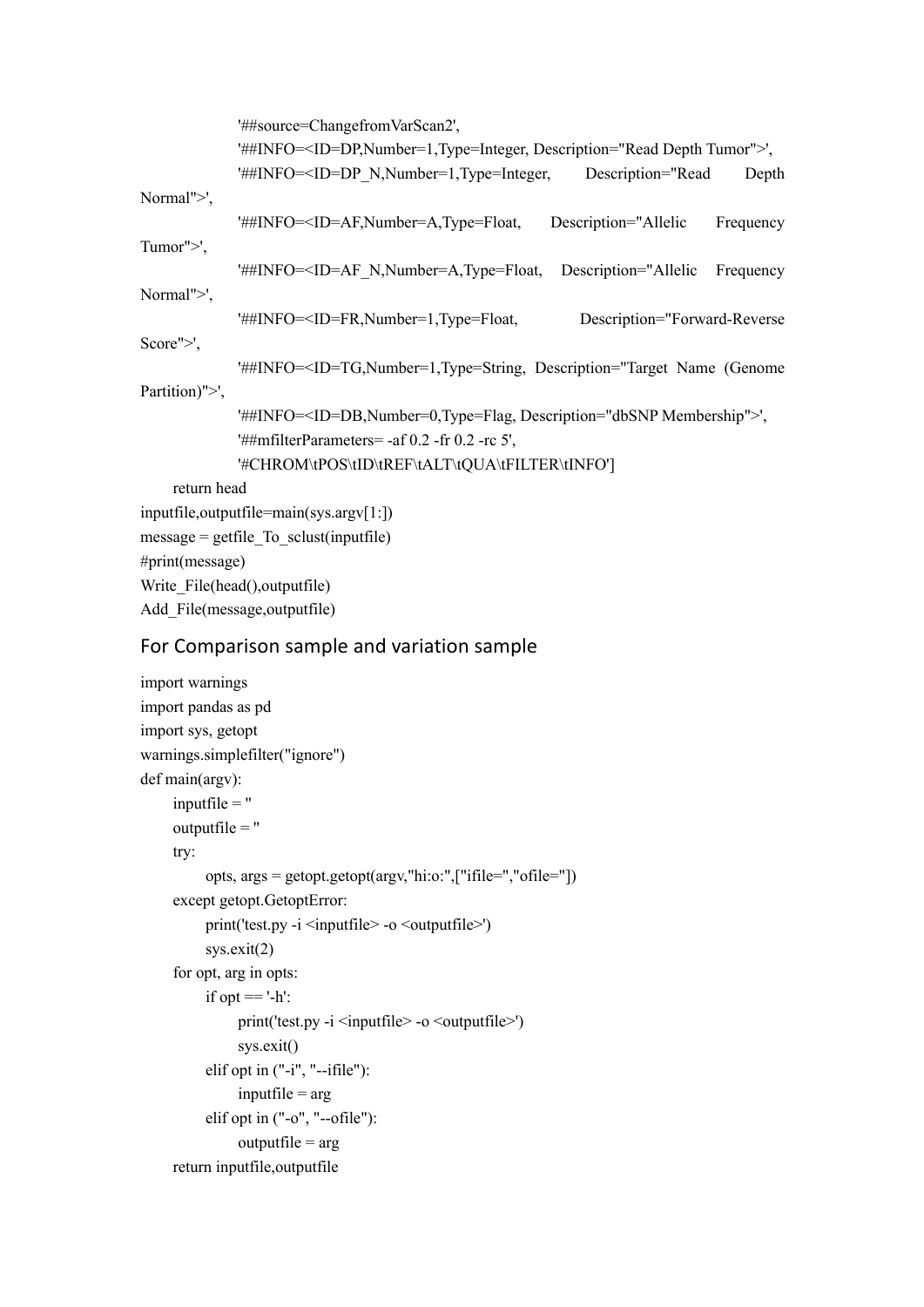```
def Write_File(LIST,filename):
    output = open(filename, "w") for i in range(len(LIST)):
         output.write(LIST[i] + \n\infty)
def Add_File(LIST,filename):
     #output = open(filename, "a")
    LIST.to \text{csv}(\text{filename},\text{mode}='\text{a}',\text{index}=0,\text{header}=0,\text{sep}=\text{'t'})def getfile To sclust(path):
    f = open(path, 'r') df = pd.read_csv(f,sep='\t',header=None,comment='#')
     print("read end")
     df.columns=['CHROM','POS','ID',
'REF','ALT','QUAL','FILTER','INFO','FORMAT','TUMOR','NORMAL']
     CHR=['chr1','chr2','chr3','chr4','chr5','chr6','chr7','chr8','chr9','chr10','chr11',
'chr12','chr13','chr14','chr15','chr16', 'chr17','chr18','chr19','chr20','chr21','chr22','chrX','chrY']
    print("total list :" + str(df.shape[0]))
    df = df df'CHROM'].isin(CHR)]
    df = df[df<sup>'</sup>FILTER']=='PASS']
    print("total list :" + str(df.shape[0]))
     df_NOMAL= df['NORMAL'].str.split(":",expand=True)
    df TUMOR = df[TUMOR'].str.split("::",expand=True) # Format: GT:AD:AF:DP:F1R2:F2R1:SB
     df_NOMAL.columns=['GT','AD','AF','DP','F1R2','F2R1','PGT','PID','PS','SB']
     df_TUMOR.columns=['GT','AD','AF','DP','F1R2','F2R1','PGT','PID','PS','SB']
    df_TUMOR['VAF'] = df_TUMOR['AF']
    df_NOMAL['AF'] = df_NOMAL['AF'] df = df[['CHROM','POS','ID','REF','ALT','QUAL','FILTER']]
    df_TUMOR['DP'] = df_TUMOR['DP'].astype(int)
    df_TUMOR['RD'] = df_TUMOR['AD'].str.split(",").str[0]
    df_TUMOR['AD'] = df_TUMOR['AD'].str.split(",").str[1]
    df TUMOR['RD'] = df TUMOR['RD'].astype(int)df_TUMOR['AD'] = df_TUMOR['AD'].astype(int)
    df_NOMAL['DP'] = df_NOMAL['DP'].astype(int)
    df_NOMAL['RD'] = df_NOMAL['AD'].str.split(",").str[0]
    df_NOMAL['AD'] = df_NOMAL['AD'].str.split(",").str[1]
    df_NOMAL['RD'] = df_NOMAL['RD'].astype(int)
    df_NOMAL['AD'] = df_NOMAL['AD'].astype(int)
     answer = pd.DataFrame()
    answer['DP_c'] = df_TUMOR['RD']+df_TUMOR['AD']
    answer['AF_c'] = df_TUMOR['AD']/answer['DP_c']
    answer['DP_n'] = df_NOMAL['RD']+df_NOMAL['AD']
```